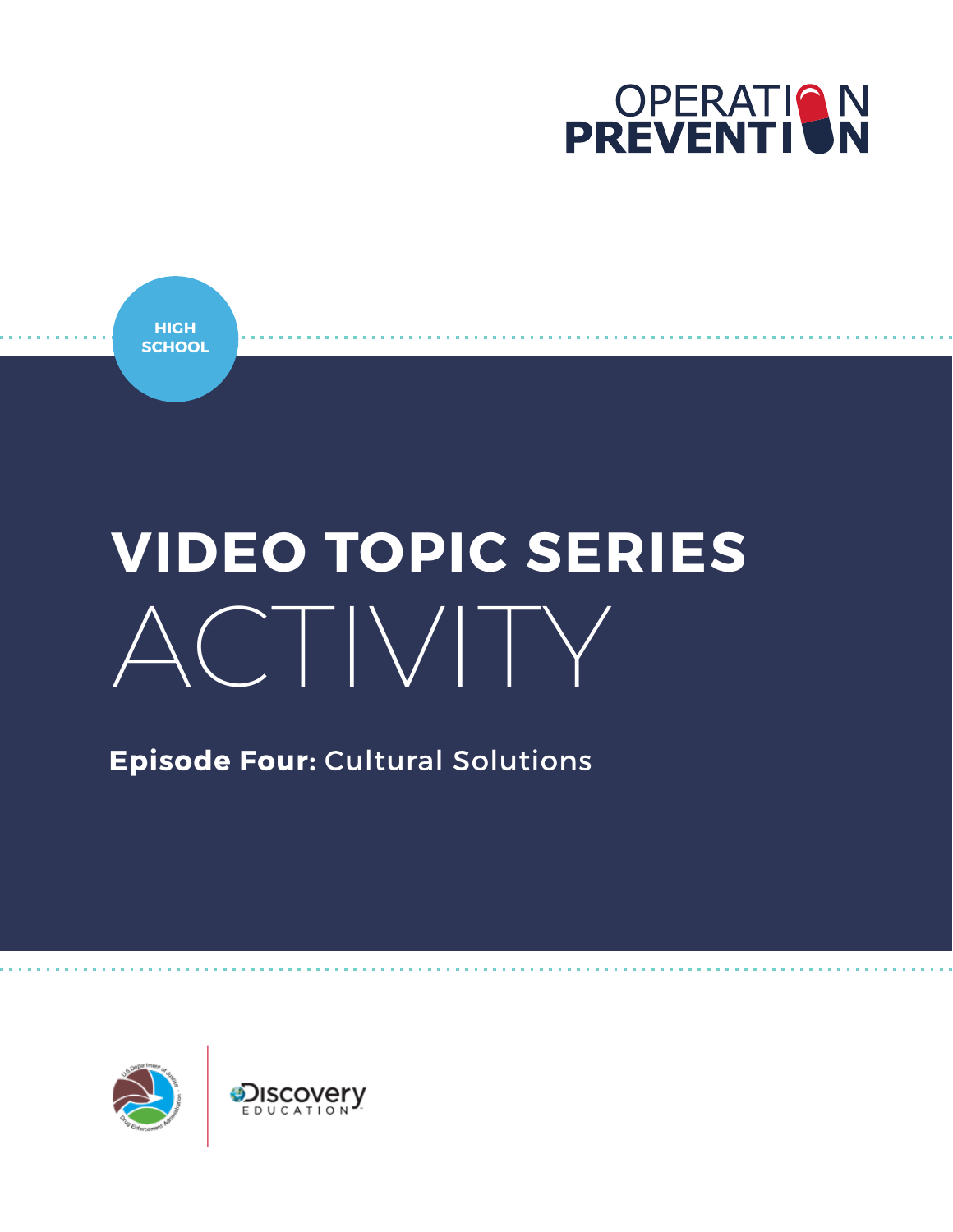# **ACTIVITY** OVERVIEW

**Episode Four:** Cultural Solutions

#### **Overview**

This activity is based on Episode Four: Cultural Solutions of the Counterfeit Drugs series. The video and activity utilize a cultural lens to view prevention work by focusing on how a Native American community is using the cultural value of belonging as a tool for substance misuse prevention. The activity further explores the foundational value of belonging and what it means to truly belong to a community. Students also better understand how an individual's decisions can impact a community. The final takeaway for students is to engage in an interactive experience of community connection and loss to consider how their own sense of belonging, community, and culture could impact their personal decisions.

#### **Learning Objectives**

- O Define the feeling of *belonging* and identify how people know when they belong to a community
- O Connect a personal definition of *belonging* to the cultural value of belonging in a Native American community
- O Determine how community connectedness impacts one's decision making
- O Identify how the culture of a community can be used as a preventative measure against substance misuse such as counterfeit pills

#### **Timing**

45–60 minutes

#### **Grade Level**

9–12

#### **Inquiry Questions**

- O *What is belonging?* How do people develop a sense of belonging?
- O How does engaging with cultural practices or events help a person find belonging?
- O How does a sense of belonging help us make better decisions?
- O How can a sense of belonging be a preventative measure against substance misuse?

#### **Materials**

- O Counterfeit Drugs Video Topic Series: Episode Four
- O Capture Sheet 1: Community Connections
- O Capture Sheet 2: The Heart of Prevention is Belonging
- O Capture Sheet 3: View, Read, and Respond
- O Capture Sheet 4: Planning Your Own Belonging Event

#### **Background Information**

Counterfeit pills often contain fentanyl and are more lethal than ever before. DEA officials report a dramatic rise in the number of counterfeit pills containing at least two mg of fentanyl, which is considered a deadly dose. Drug traffickers are using fake pills to exploit the opioid epidemic and prescription drug misuse. The Centers for Disease Control and Prevention reports more than 100,000 drug overdose deaths in the United States in the most recent 12-month reporting period, the most ever recorded. Fentanyl, the synthetic opioid most found in counterfeit pills, is the primary driver in this alarming increase in overdose deaths.

To address this complex problem, federal agencies are working to inform parents, teens, and educators about the dangers of counterfeit pills. This activity was created to give educators ideas and strategies for presenting the content in engaging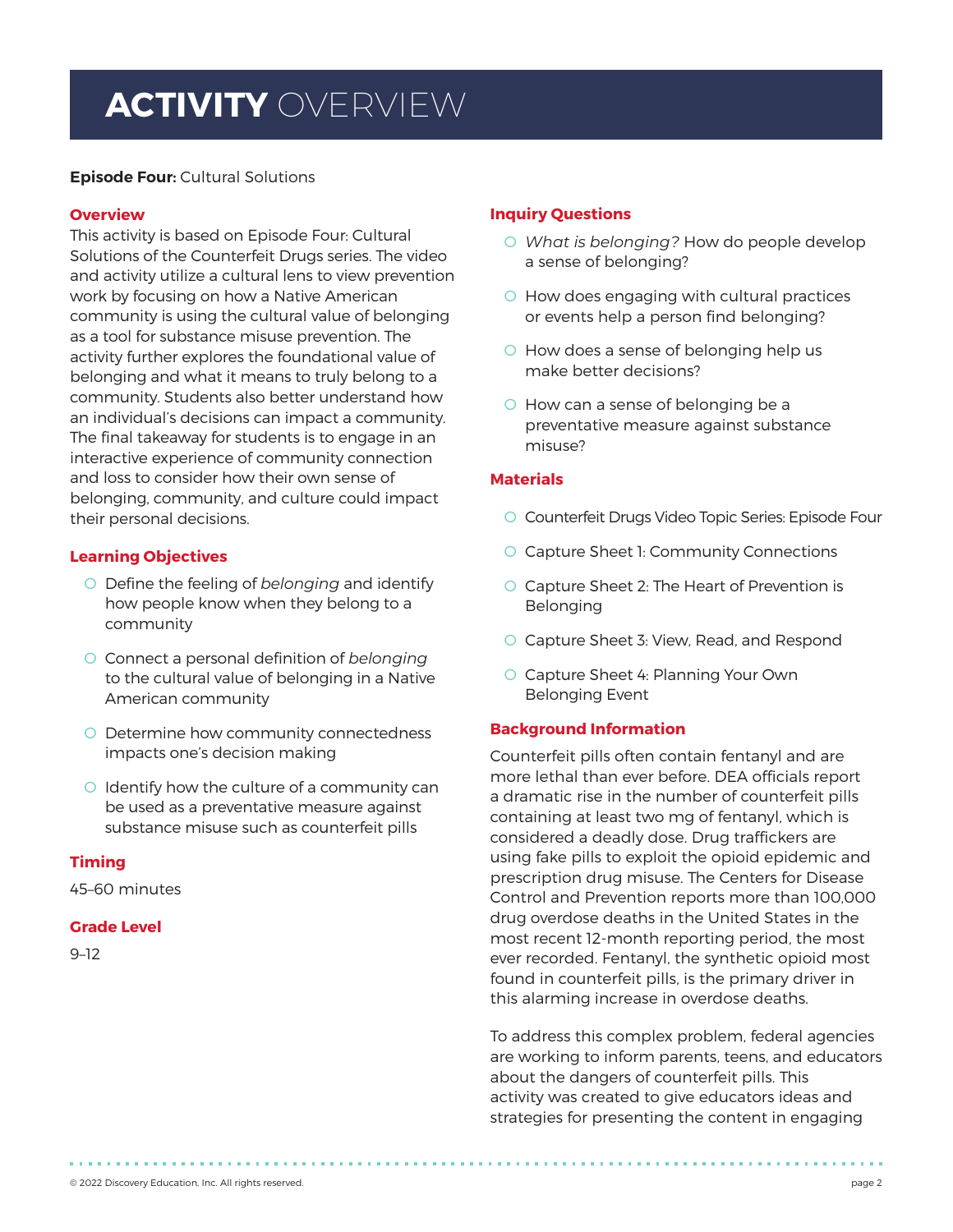# **ACTIVITY** OVERVIEW (CONTINUED)

and informative ways. It provides detailed plans for educators to be prepared to engage, explain, discuss, and effectively facilitate the content in the presentation. The lesson is designed to cover one 45–60-minute class session, but it is flexible, depending on student's needs and time available.

For more information on counterfeit drugs, please visit: [One Pill Can Kill](https://admin.dea.gov/onepill)

#### **Teacher Preparation**

It is essential to create a safe and comfortable classroom atmosphere for students to engage in the content of the DEA Counterfeit Drug Video Topic Series. It is suggested that the teacher set up classroom norms/rules such as:

- O We value participation by everyone.
- O We are open to hearing opinions that may be different from ours.
- O We will respect what others have to share and allow them to share it without judgement.
- O What we share will be kept confidential. We will not use names when sharing stories.

Discuss these norms with your students prior to beginning the activity and explain that the purpose is to have a safe place where everyone can feel comfortable sharing and learning.

*At different points in the lesson, students may be tempted to share personal information about opioid misuse by themselves or others. As always, be sure to follow school or district policies about the sharing of personal information about minors.*

#### **Additional Resources**

SAMSHA Fact Sheet on Gathering of Native Americans (GONA) [https://www.samhsa.gov/sites/](https://www.samhsa.gov/sites/default/files/tttac_gona_fact_sheet_1.pdf ) [default/files/tttac\\_gona\\_fact\\_sheet\\_1.pdf](https://www.samhsa.gov/sites/default/files/tttac_gona_fact_sheet_1.pdf ) 

Official website for the [Wichita and Affiliated Tribes](https://wichitatribe.com/) in Oklahoma.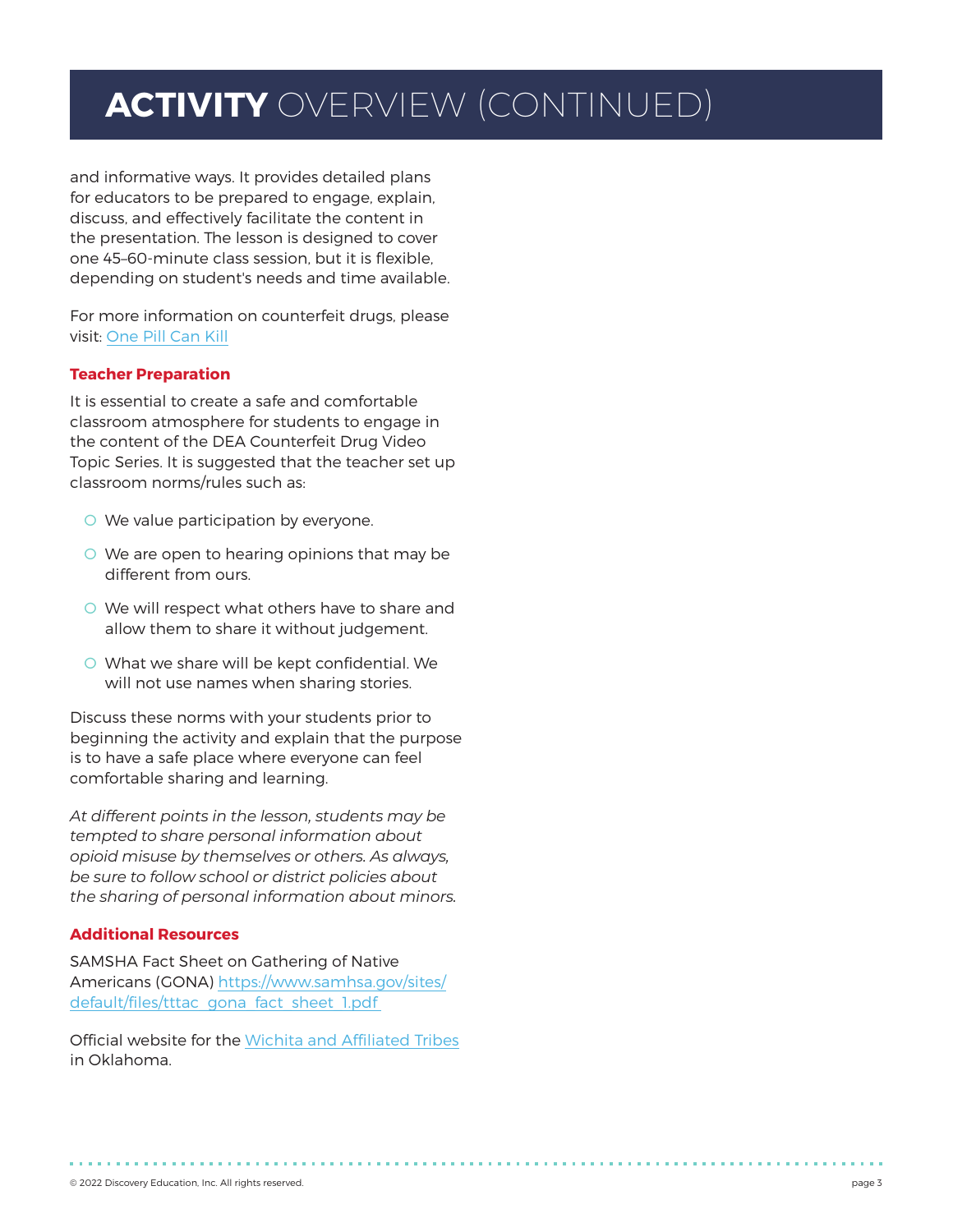# **HEALTH** STANDARDS

#### **National Education Standards**

- O Standard 2: Students will analyze the influence of family, peers, culture, media, technology, and other factors on health behaviors.
- O Standard 4: Students will demonstrate the ability to use interpersonal communication skills to enhance health and avoid or reduce health risks.
- O Standard 8: Students will demonstrate the ability to advocate for personal, family, and community health.

#### **Common Core Alignment and National Civics Standards**

O CCSS.ELA-Literacy.CCRA.SL.1(5): Prepare for and participate effectively in a range of conversations and collaborations with diverse partners, building on others' ideas and expressing their own clearly and persuasively.

#### **Next Generation Science Standards**

O HS-LS2-8: Evaluate evidence for the role of group behavior on individual and species' chances to survive and reproduce.

#### **English Language Standards**

O CCSS.ELA-LITERACY.RI.11-12.7: Integrate and evaluate multiple sources of information presented in different media or formats (e.g., visually, quantitatively) as well as in words in order to address a question or solve a problem.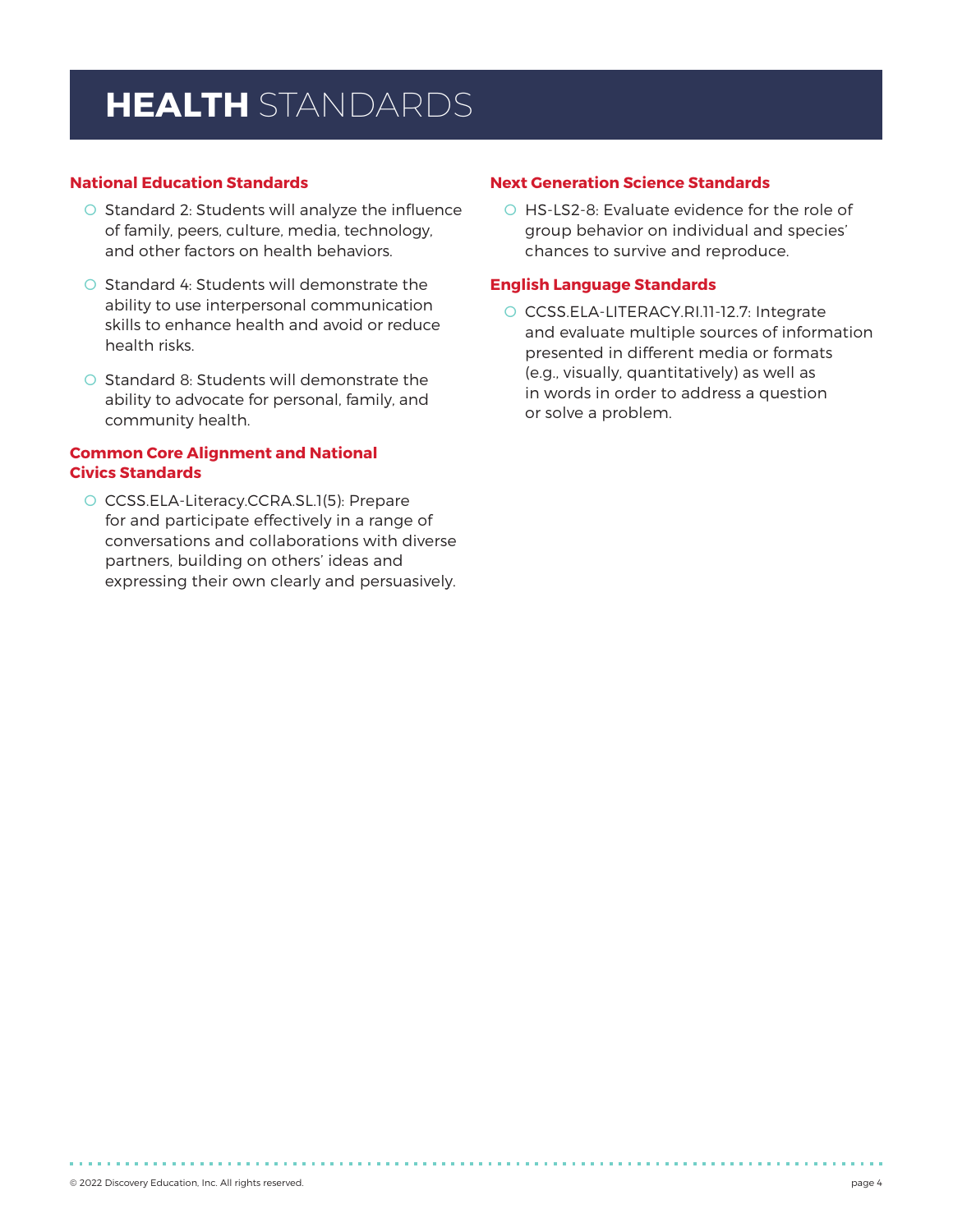### **PROCEDURE**

# **ENGAGE**

- O If students have engaged in prior episodes of the Counterfeit Drug series, begin the class with a review of what students have gathered so far about the counterfeit pill/fentanyl crisis. If not, it may be helpful to share some of the information from the background information.
- O Share that today's focus will turn to a community that is using the Native American culture of their students and community members as a method of prevention and awareness for youth. More specifically, students will see a community from the [Wichita and Affiliated Tribes](https://wichitatribe.com/) in Oklahoma.
- O Ensure students have Capture Sheet 1: Community Connections.
- O Ask students to fill in the circles on the page with the communities or groups that they belong to. If students are unsure what defines a community, the teacher may want to provide examples such as sports teams, hobbies, religious groups, ethnicity, school clubs, family, etc. Allow students enough time to fill most or all of the bubbles.
- O Then, prompt students to answer the reflection question at the bottom of the page. How do you know when you really belong to a group or community?
- O To wrap up the Engage section, invite several students to share their initial reflections on how do you know when you really belong to a group or community?
- O Tell students that they will come back to that Capture Sheet later in the lesson.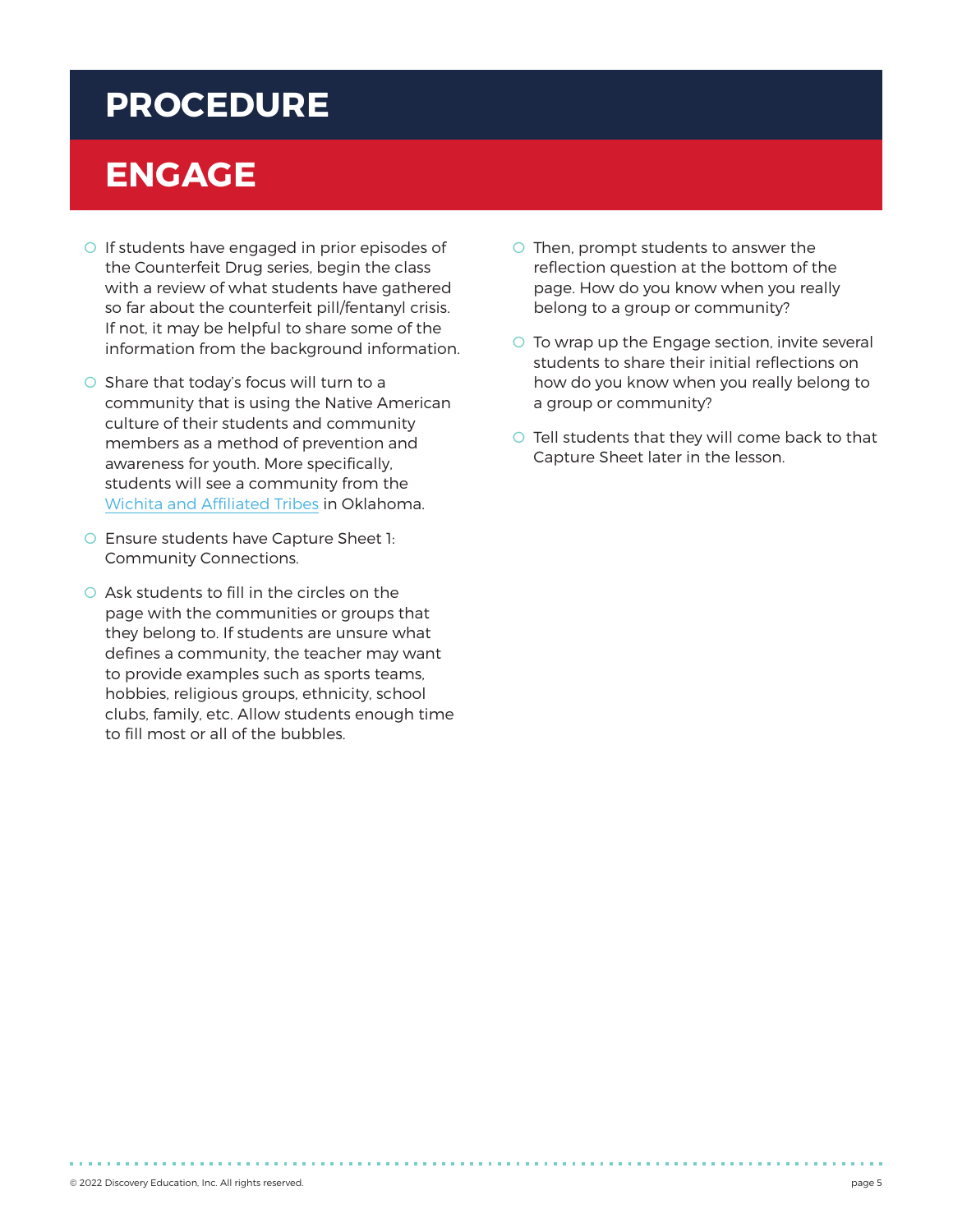### **VIEW, READ, AND RESPOND**

- O Introduce Episode Four: Cultural Solutions to the students. Share that this episode is filmed in Anadarko, Oklahoma, of which a majority of the population identifies as Native American from the Wichita and Affiliated Tribes. In this video, students will see how the community uses their Native culture as substance misuse prevention work. This is an opportunity to share any additional information about the tribe or community from the teacher resources.
- O After watching the video, give students time to finish any video reflections on Capture Sheet 1: Community Reflections.
- O If students seem to have questions about the video or community, this could be a time to pause and allow for any brief discussion or question and answer.
- O After any potential discussion or questions, share Capture Sheet 2: The Heart of Prevention is Belonging and Capture Sheet 3: View, Read, and Respond with students.
- O At the teacher's discretion, have students read the article aloud as a class or in small groups. Pause for any questions during the reading.
- O Once students complete the reading, individually or in small groups, give 8–10 minutes for students to respond to the questions on Capture Sheet 3.
- O If time allows, ask several students to share their responses to some of the questions. If time is limited, consider giving students time to discuss question three from the capture sheet, "how is culture used as a prevention tool in the Anadarko community?"
	- Students may choose to highlight the cultural practice of beading and dancing, or the use of regalia or grass houses. More information on the history, culture, and practices of the Wichita and Affiliated Tribes can be found in this Oklahoma Indian Tribe Education Guide Tribes\_of\_OK\_Education Guide [Wichita\\_Affiliated.pdf](https://nam12.safelinks.protection.outlook.com/?url=https%3A%2F%2Fsde.ok.gov%2Fsites%2Fdefault%2Ffiles%2Fdocuments%2Ffiles%2FTribes_of_OK_Education%2520Guide_Wichita_Affiliated.pdf&data=04%7C01%7CDHammill%40discoveryed.com%7C442d80b30105468966cd08da21759bad%7C66486439753949e59b1f3856579dae67%7C0%7C0%7C637859086283141620%7CUnknown%7CTWFpbGZsb3d8eyJWIjoiMC4wLjAwMDAiLCJQIjoiV2luMzIiLCJBTiI6Ik1haWwiLCJXVCI6Mn0%3D%7C3000&sdata=155fVgLC6D%2Fafw0tuLlvDYkcDlLPqDATDV7PcSnBB2A%3D&reserved=0)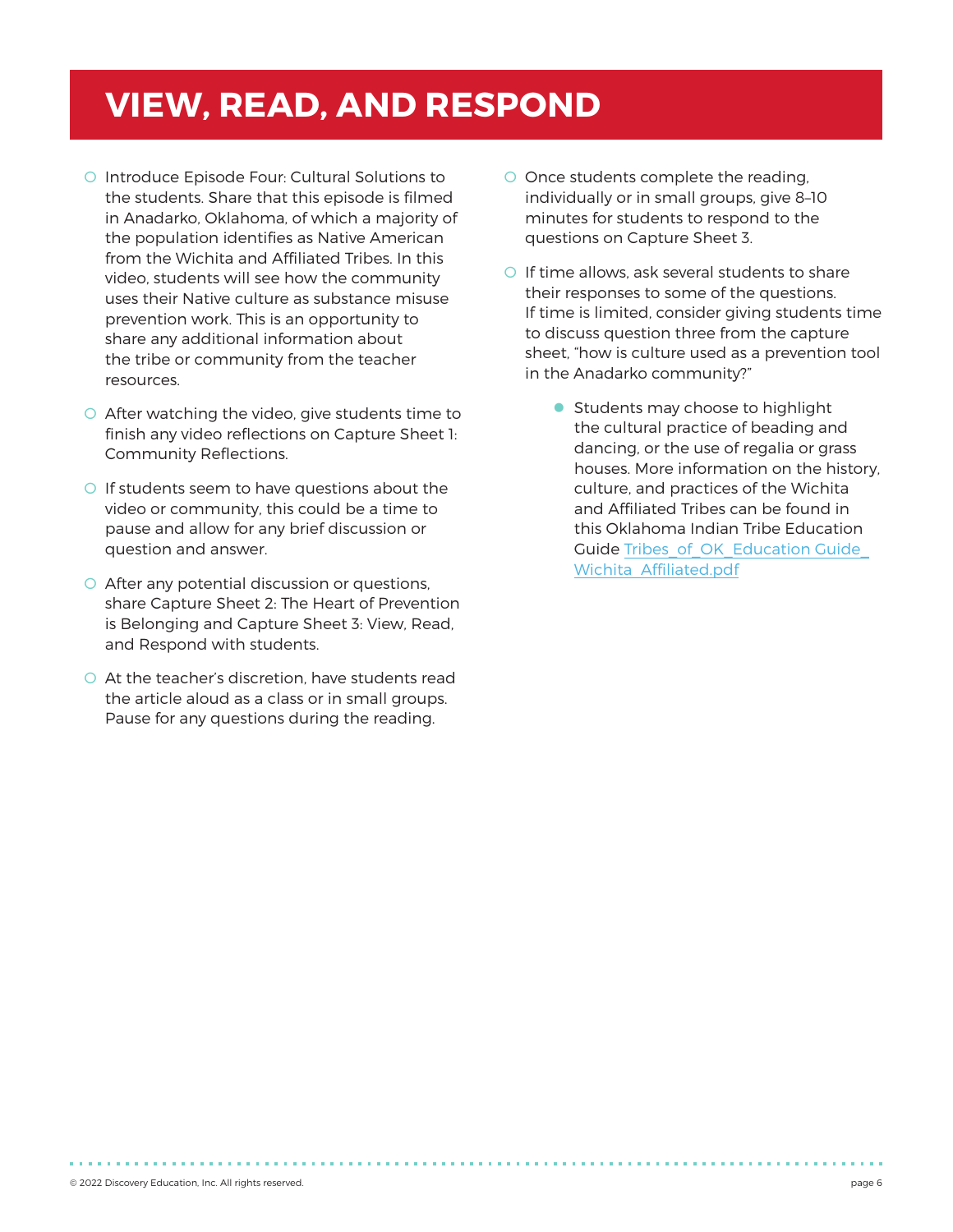# **APPLY**

- O To help students apply new learning from the video and article content to their own community connectedness, this activity will ask students to share at least one of their communities listed in the introductory activity. This activity introduces a visual and interactive way to see how everyone is connected and dependent on multiple communities. This activity requires using a long ball of yarn or twine.
	- $\bullet$  One student starts by sharing one of the groups or communities in which he or she feels belonging.
	- $\bullet$  If another student feels belonging to that community, the student tosses him or her the ball of yarn while still hold the loose end. That student holds a piece of the yarn and shares another community in which he or she belongs.
	- $\bullet$  This continues until students have passed the yarn around enough to create a visual web of connection.
	- $\bullet$  Then, the teacher chooses a student who is in the midpoint of the connections and removes the student. The teacher tells students that this represents one classmate who is lost to taking counterfeit pills. The student drops their connection to the yarn and sits down.
	- Once the student drops that piece of the yarn, the two students who were connected to that person should drop their connections and sit.
- $\bullet$  Move to another student who is still holding yarn and say that person lost his or her best friend to counterfeit pills and that the loss has been so traumatic that he or she is not able to keep connections with their community. Have that student drop the yarn and sit down. Then, have the two connecting students drop their yarn and sit down as well.
- $\bullet$  Depending on the size of the class, the teacher may want to do this one more time by choosing a student to represent a mother or father who lost their child to counterfeit drugs. Repeat the same action.

Have students look at the leftover community connections and comment on what they observe and what gaps have been left. The connections are still there, but now they are distant and severed by even one student who created connections between others. To close, pose the question "How can a sense of belonging to that community impact the decisions you make?"

O If students are struggling to answer, comment on how losing just three people impacted the entire chain of connections and weakened their community ties. Emphasize that each individual person matters to a community and are interconnected.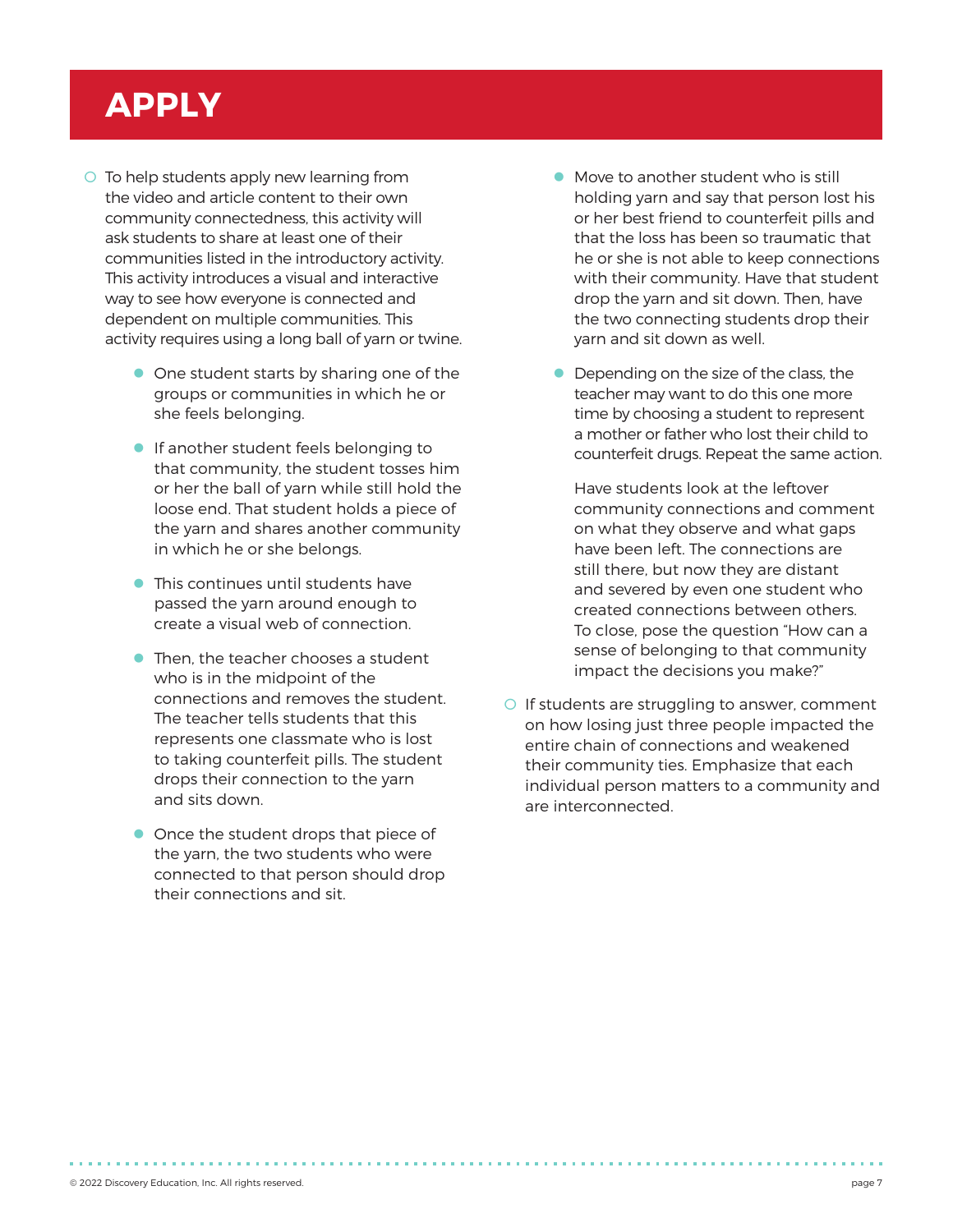### **WRAP UP**

O As the activity closes, ask students to return to Capture Sheet 1: Community Connections. For their final task, students should connect their communities based on the people who share those communities. For example:

If a student puts basketball team in one of the bubbles and his or her friend who is on the team also belongs to the Boys and Girls club with the student, then draw a line between those two bubbles. If another basketball teammate is in the band with the student, the student will draw another line from Basketball to Boys and Girls Club.

O As time allows, students should draw as many connection lines as they can to visualize how connected their communities are.

# **OPTIONAL EXTENSION TASK**

O Capture Sheet 4: Planning Your Own Belonging Event is a powerful extension and can be used as a follow-up activity or homework. If the class period is longer than 60 minutes, it can be used to extend the lesson timing.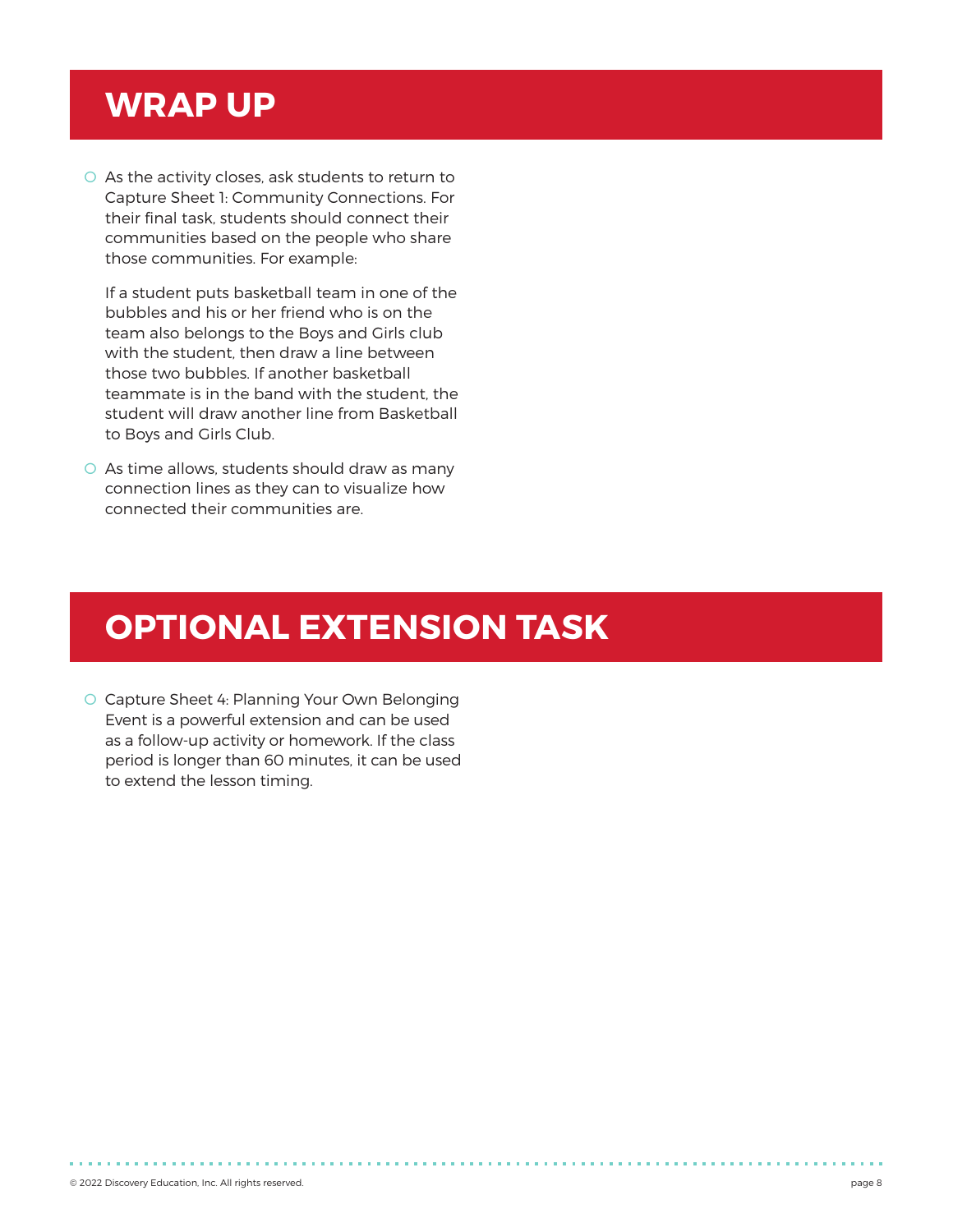### **CAPTURE SHEET 1: COMMUNITY CONNECTIONS**

**Directions:** In each of the bubbles, list one of the communities or groups you belong to. Try to fill as many bubbles as you can. Then, answer the reflection question below.



Reflection Question: How do you know when you really belong to a group or community?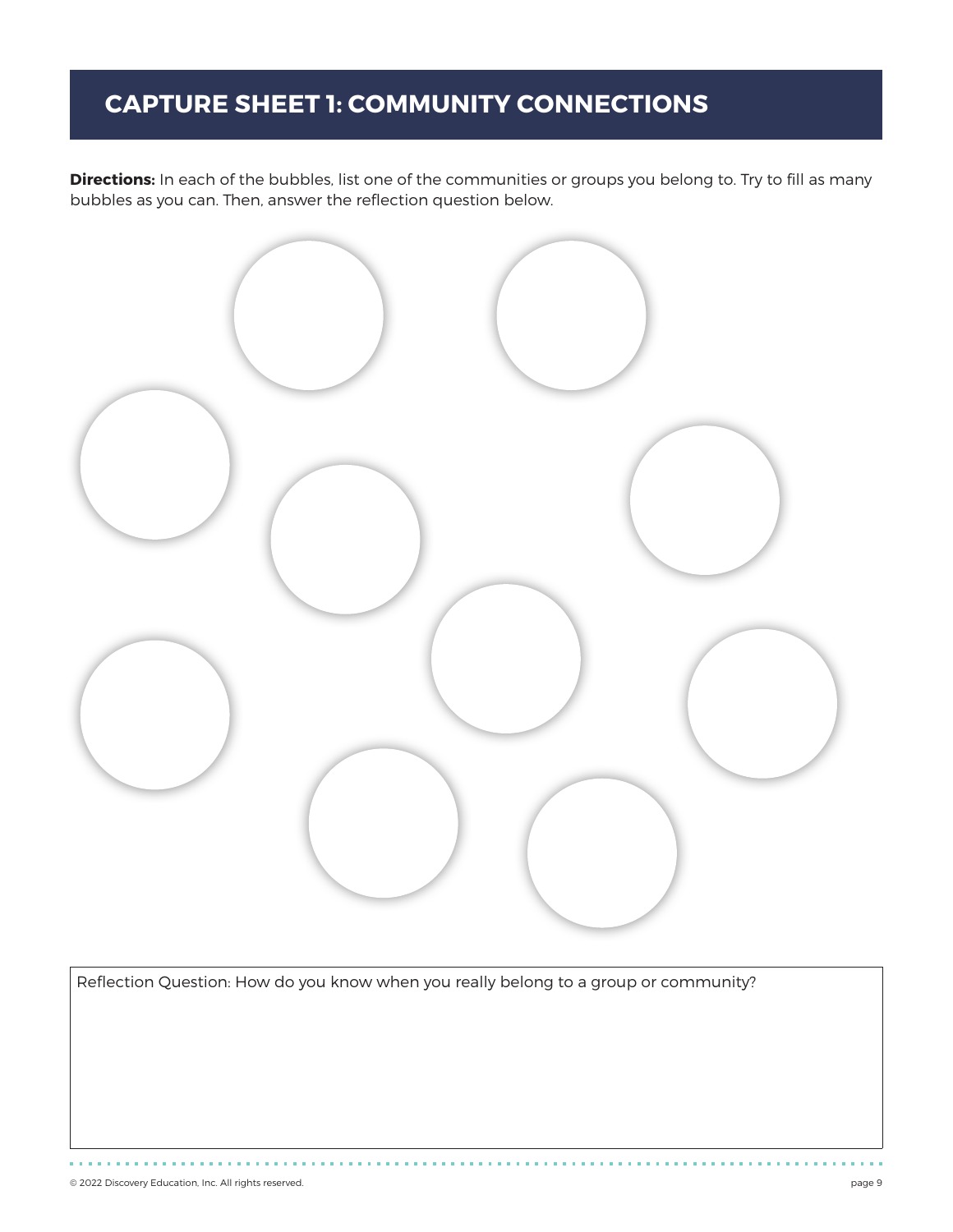### **CAPTURE SHEET 2: THE HEART OF PREVENTION IS BELONGING ARTICLE**

#### **The Heart of Prevention is Belonging**

By Melanie Johnson, Whole Child Program Director National Indian Education Association

The National Indian Education Association (NIEA) is a national non-profit organization formed in 1969, in Minneapolis, Minnesota, by Native American educators who were anxious to find solutions to improve the education system for Native children. NIEA advocates through legislation and programming at national and local levels to improve educational outcomes, promote education sovereignty, and sustain Native culture and language. <https://www.niea.org/>

A key aspect of the Drug Enforcement Administration's campaigns Operation Prevention and One Pill Can Kill is the belief that educating people on the dangers and accessibility of substances such as counterfeit drugs will help to prevent addiction and even death. Prevention is critical in counteracting the substance misuse in our communities. However, the work of prevention must look different across communities because each community is unique and diverse.

One of these communities who is dedicated to prevention work is the Wichita and Affiliated Tribes, more specifically, the Tribal Youth Connections Substance Use Prevention Program. This community, which is featured in "Counterfeit Drugs: Episode 4: Cultural Solutions," is located in the town of Anadarko Oklahoma, which has a population of 5,745, with a 40.4% Native American population. Anadarko is known as the Indian Capital of the nation. So, what makes the Tribal Youth Connection prevention program unique?

The Gathering of Native Americans (GONA) starts with Belonging as the first phase of community healing and wellness, developed nearly four decades ago by The Native Wellness Institute. The GONA links historical and **intergenerational trauma** to the current unhealthy behaviors that we see and experience in our Native communities today. It also focuses on our cultural strengths as tools for living in balance. The remaining phases, Mastery, Independence, and Generosity ensures that everyone feels welcomed in an inclusive, open, safe, and trusting environment.

It is not surprising that the strength of the Tribal Youth Connections Substance Use Prevention Program is the facilitator's ability to create a sense of Belonging when delivering a cultural prevention activity. But what is meant when we use the term *belonging* in regard to prevention?

It means, that when culture is shared, such as beading, moccasin making, language, or any other cultural aspect of a tribal community, it encompasses mastery, independence, generosity, but the most important of these values is a sense of belonging.

Substance use is plaguing many of our tribal communities, such as the lethal use of fentanyl in creating counterfeit pills. Educating our young people about the dangers of these drugs while also weaving in cultural values or ways is how tribal communities are using prevention to combat substance use. When young people lack a sense of belonging, it can lead to risky behaviors when struggling with identity, especially if they find belonging in a group that encourages them to make poor decisions or engage in risky behavior.

When we use the term "Culture is Prevention," what we are really creating is a sense of belonging that is connected to family, school, community, and most importantly, to self. Creating a space for belonging is an act of love, it's safe, nurturing, and the key to community healing and interconnectedness.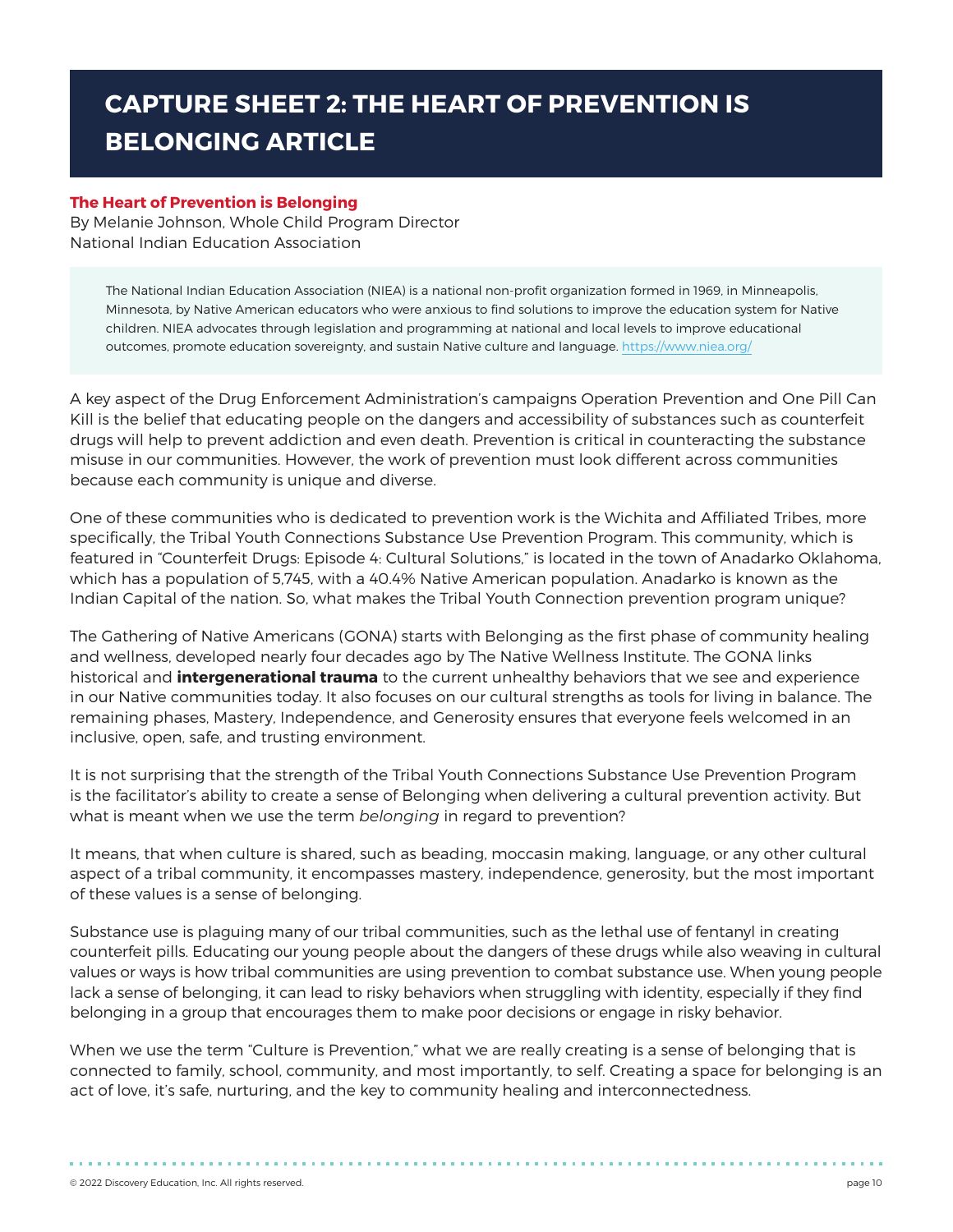More information on a Gathering of Native Americans (GONA) approach:

A GONA is a culture-based planning process where community members gather to address communityidentified issues. It uses an interactive approach that empowers and supports American Indian/Alaska Native tribes.

#### **What is a GONA?**

The GONA focuses on the following four themes:

- O **Belonging**—the GONA ensures that everyone feels welcomed in an inclusive, open, safe, and trusting environment
- O **Mastery**—the GONA allows participants to take stock of how historical trauma impacts their communities and what fosters their resilience and holds them together
- O **Interdependence**—the GONA initiates the planning process to assess resources and relationships, and to experience and strengthen interconnectedness
- O **Generosity**—the GONA exercise of creating gifts to share with other participants symbolizes each participant's larger gift to their families and communities in helping to address and prevent mental and substance use disorders, prevent suicide, and promote mental health

#### **Indigenous Theoretical Framework**

- O **Vision**—acknowledging the effects of historical trauma, honoring cultural values, and developing a vision of success
- O **Circles of Relationships**—building quality and authentic relationships for effective work
- O **Sense of Hope**—focusing on interconnectedness, the sacredness of the inner spirit, balance, and the responsibility to be life-long learners

SAMHSA Gathering of Nations Fact Sheet [https://www.samhsa.gov/sites/default/files/tttac\\_gona\\_fact\\_sheet\\_1.pdf](https://www.samhsa.gov/sites/default/files/tttac_gona_fact_sheet_1.pdf)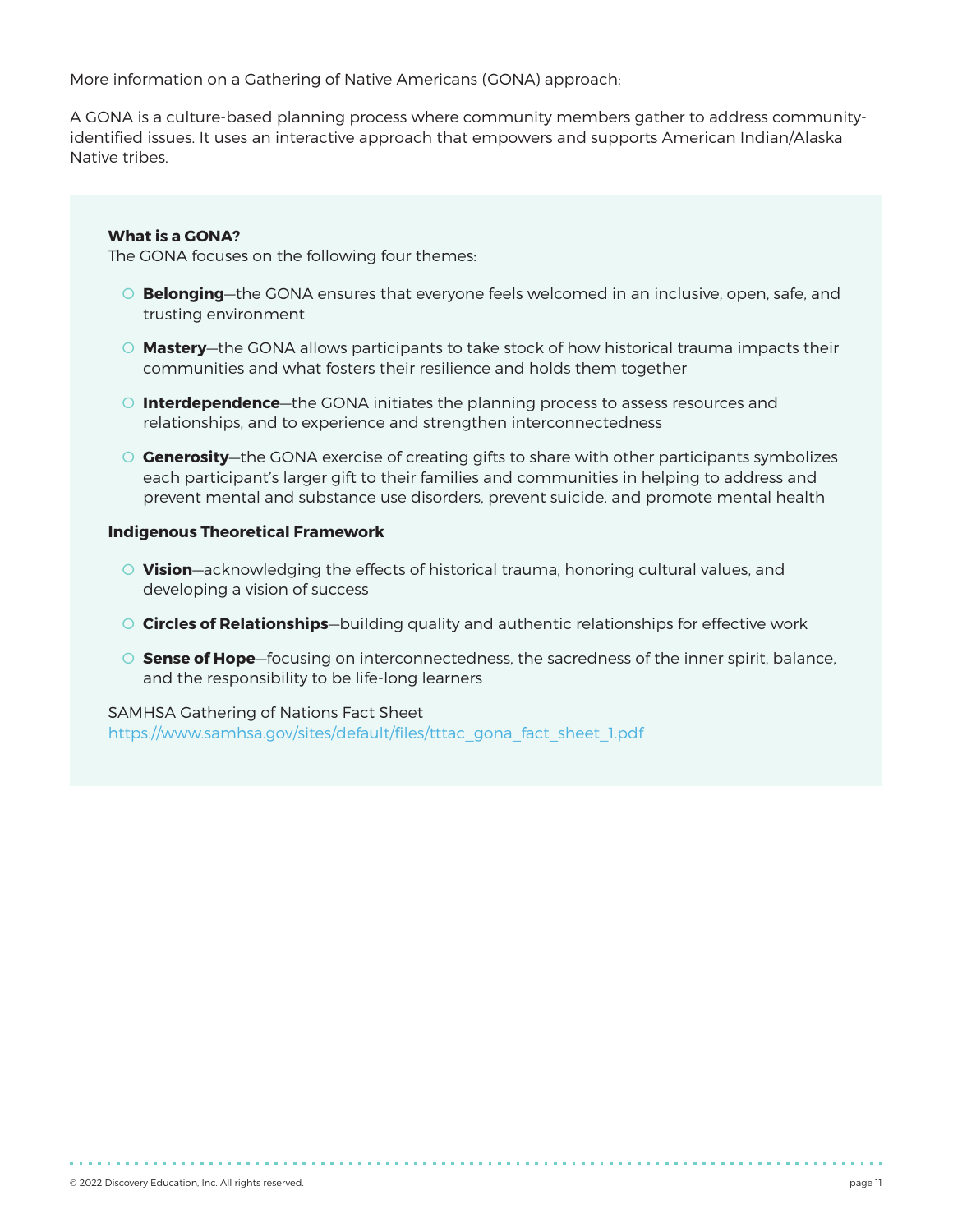### **CAPTURE SHEET 3: VIEW, READ, & RESPOND**

**Directions:** After watching Episode Four and reading "The Heart of Prevention is Belonging," respond to the questions below.

| Based on your own experience<br>and what you viewed and read,<br>what is belonging?                                                                                                   |  |
|---------------------------------------------------------------------------------------------------------------------------------------------------------------------------------------|--|
| How do the article and the<br>video demonstrate a cultural<br>perspective of belonging?                                                                                               |  |
| In the video, how is culture<br>used as a prevention tool in the<br>Anadarko community?                                                                                               |  |
| How do the Wichita and<br>Affiliated Tribes and the Tribal<br>Youth Connections Substance<br>Use Prevention Program build<br>a sense of belonging with the<br>youth in the community? |  |
| How can belonging promote<br>or even improve wellness?                                                                                                                                |  |